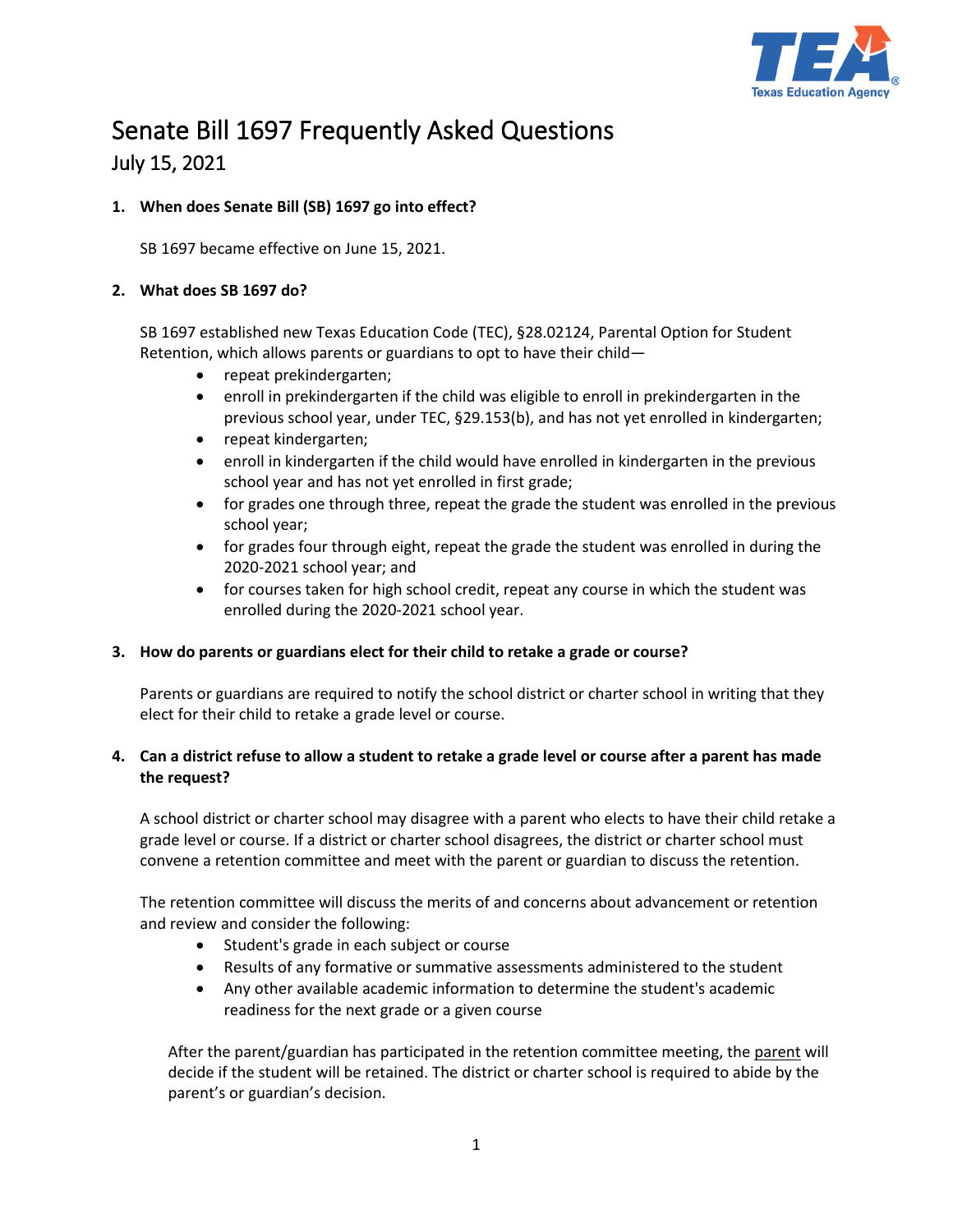#### **5. Who is required to serve on a retention committee?**

The retention committee must be comprised of the following:

- Principal or the principal's designee
- Student's parent or guardian
- Teacher who taught the grade or course for which the parent wants the student to retake or be retained
- Additional teachers at the discretion of the principal, if the student will repeat multiple courses.

#### **6. Does SB 1697 apply to charter schools?**

Yes, the legislation applies to both open-enrollment charter schools and school districts.

#### **7. Is a district required to assign grades to a student who is repeating a course or grade level at the request of the parent?**

Yes. TEC, §28.022, requires a district, at least once every 12 weeks, to give written notice to a parent of a student's performance in each class or subject. Additionally, for courses in the foundation curriculum, a district must give written notice to a parent or legal guardian of a student's performance at least once every three weeks or during the fourth week of each nine-week grading period if the student's performance in the subject is consistently unsatisfactory.

District and charter schools may, in accordance with local policy, assign a pass/fail grade in lieu of a numeric grade.

## **8. If the parent or guardian of a student enrolled in a course for high school credit elects for the student to retake the course, can the original grade be removed from the student's transcript and replaced with the new grade?**

A student who receives a passing grade or who earns credit for a high school course must retain the original grade or award of credit when the student repeats the course, unless the school district or open-enrollment charter school adopts a policy to a different effect.

## **9. If the parent/guardian of a student enrolled in a course for high school credit elects for their child to retake a course, does the credit for the course that is being repeated count towards graduation requirements?**

Retaking a course that has been failed has always been permitted (and could be required in order to graduate). The SB 1697 statutory changes apply to situations when a course is retaken when the grade earned for the course was passing. In this case, the credit cannot be accumulated twice. Credit toward graduation cannot be earned more than once for the same course.

#### **10. Does SB 1697 apply for the 2021-2022 school year only?**

The provisions of the legislation that permit parents to elect for students to be retained in the grade level or repeat a course in grades 4 and above will expire on September 1, 2022.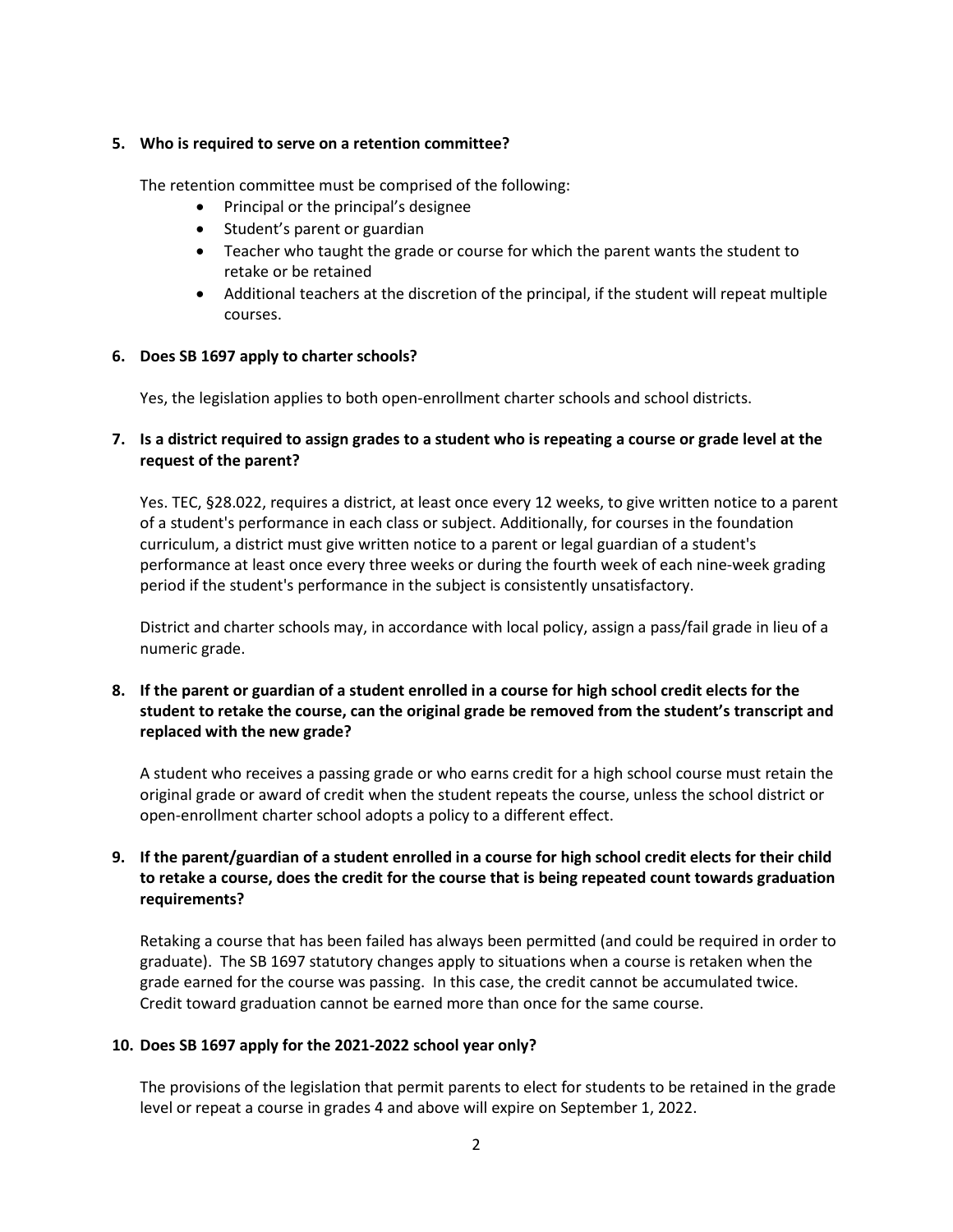The provisions of the legislation that permit parents to elect for students enrolled in prekindergarten through grade 3 to be retained in the grade level has no expiration date.

## **11. If a student who has already passed a STAAR end-of-course test retakes a course that has a STAAR end-of-course test, would the student have to retake the STAAR end-of-course test?**

If a student performed satisfactorily on the associated STAAR end-of-course tests for a course they are retaking, they are not required to retake the STAAR end-of-course exam.

#### **12. If the student has earned enough credits to graduate, can a parent elect for the student to retake a high school course?**

No. SB 1967 establishes that a parent or guardian may not opt for a student to repeat a high school course if the school district or charter school determines the student has met all graduation requirements.

#### **13. Can a charter school deny a parent's request for retention if the request is submitted after the enrollment lottery and all seats at that child's current grade level are already filled?**

No, the charter school must allow for the retention of that child at their current grade level. For the 2021-2022 school year, TEA will hold harmless any charter that exceeds its required student-teacher ratio because it was implementing the provisions of SB 1697. In future school years, charter schools should account for any potential increases in student-teacher ratio through their admissions and enrollment processes.

## **14. If a parent enrolls a child at a charter school they have not previously attended and subsequently requests that the child repeat the previous grade, is the charter school required to honor the request if the charter school does not have the previous grade as an approved grade level?**

No, if the charter school does not have the previous grade as an approved grade level, the charter school cannot honor the parent's request for retention. For example, if a parent enrolls a child in kindergarten at a charter school and subsequently decides to retain the child in prekindergarten, the school cannot honor the retention request if the charter school does not have pre-kindergarten as an approved grade level. A charter that provides educational services to a student in an unapproved grade level is in material violation of its charter contract.

## **15. If a parent is considering retention for their child and applying for a seat at a charter school during the open enrollment period, can the parent request that the child's name be placed in the lottery at both the current and next year's grade level?**

No, a student may only apply for one enrollment seat at a charter school. However, if the parent has already decided to retain their child, they may apply for the seat at the child's current grade level.

## **16. Can a charter school leave some enrollment seats open at each grade level after the enrollment lottery is conducted to anticipate possible retention requests, or must a charter fill all of its seats?**